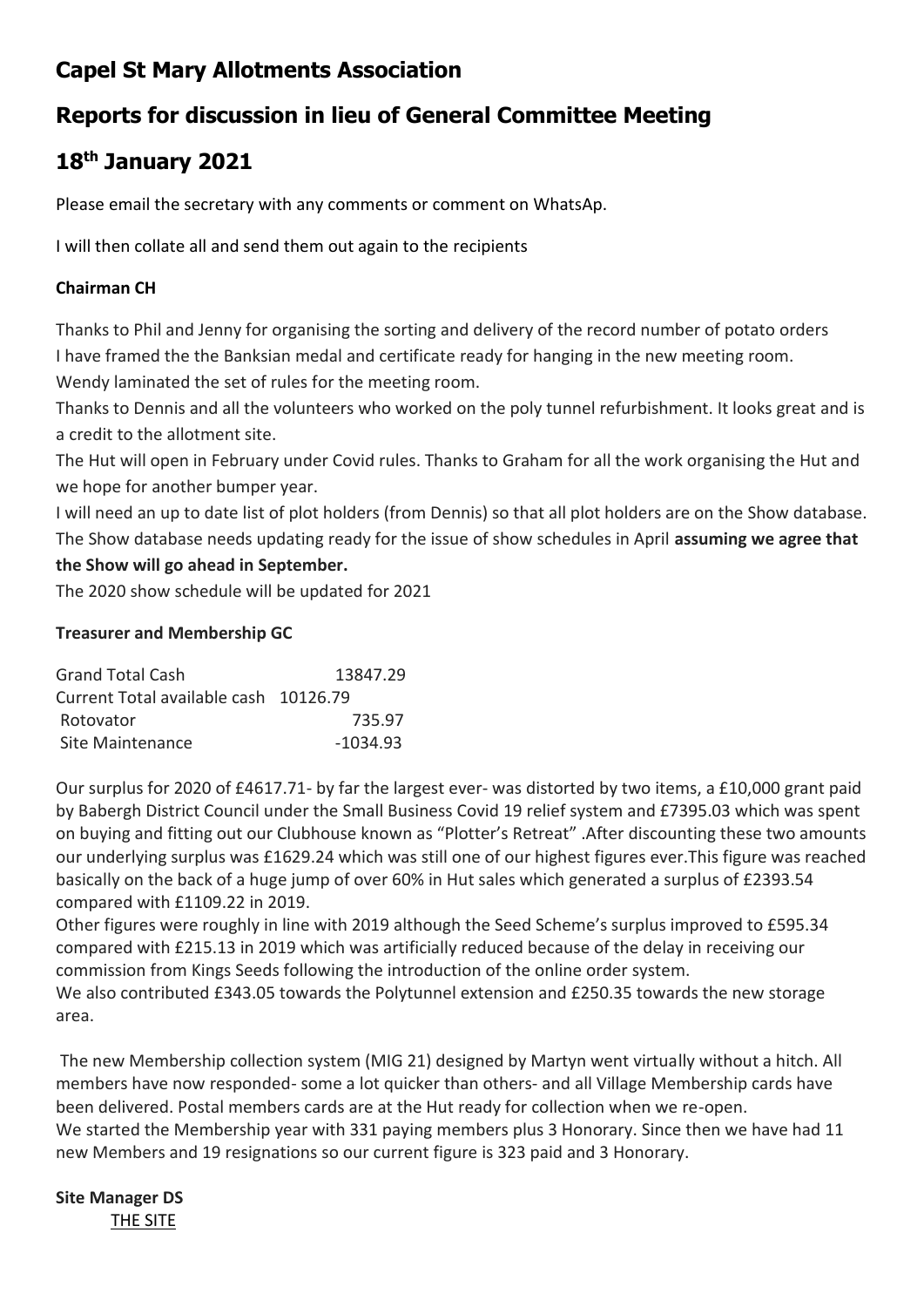- We presently have a waiting list of eight people for allotment plots and five for poly tunnel plots.
- All allotment plots are rented out.
- All poly tunnel plots are rented out.
- The site water is presently turned off during the present cold spell, however the site toilet is still functioning.
- Please refrain from bringing vehicles on to site unless it is absolutely, necessary. If you do have the need to bring a vehicle on to site, please do not drive on the grass.
- Do not leave the combination padlocks with the code showing, spin the numbers. Also please make sure you close the gates.

### THE NEW MEETING ROOM

• The log cabin is now complete, we only the paving slabs to lay down at the front of the building when the weather improves. I would like to give a big thankyou to everyone that has helped me so far with the construction and installation.

POLY TUNNEL EXTENSION AND RECOVERING

- The extension and renovation work is now completed and people can move back in. all plot holders have been informed. Thank you to everyone that helped with the work.
- It was found necessary to replace the framework to the southern end as well because a large majority of the timbers were found to be rotten. COVERED STORAGE AREA
- Work is progressing to the new covered storage area. When completed items will be moved to the storage area from the garage, workshop and BBQ to give us more space for machinery, the BBQ area will be tidied up, items such as the cement mixer will be rehoused along with ladders, steps, spare rotovators and the site generator also some spare bulk items of site materials. This will give us more space in the garage and workshop, both of which were a bit overcrowded.

### **Stores Manager GW**

Hut report. Thanks to all for helping with deliveries and to Martyn for printing and sending the new price list and sticky labels. Potatoes selling fast and daily orders for delivery. Hut duty covered for Feb and March. Awaiting polyprop string and butterfly net. If you need to buy multi purpose, growbags, peat free or ericacious please can you take from the stock in the poly to save double handling.

### **IT MD**

- 1. Hut Price List
	- The hut price list has been produced
	- Printed
	- loaded to the website
	- hard copies delivered to Geoff for distribution to association members without an email address
- 2. Future Committee Meetings. I've been thinking how we could meet virtually. I have a Google Meet account that is not time limited like the free zoom accounts, and would be happy to host a future meeting. However, a quick test with Charles revealed we may have a problem with Mac computers but I think we can overcome that. I would like to offer everyone the opportunity for a test, let me know if you would be interested. You can join on a computer, a smartphone or a tablet. Thoughts would be appreciated.

### **Seed Scheme PH**

### **Seed Potatoes**

All have been distributed and the revised method of delivery, utilising liaison members seems to have worked out well. Only one complaint/observation received concerning 'Valor' where a few tubers showed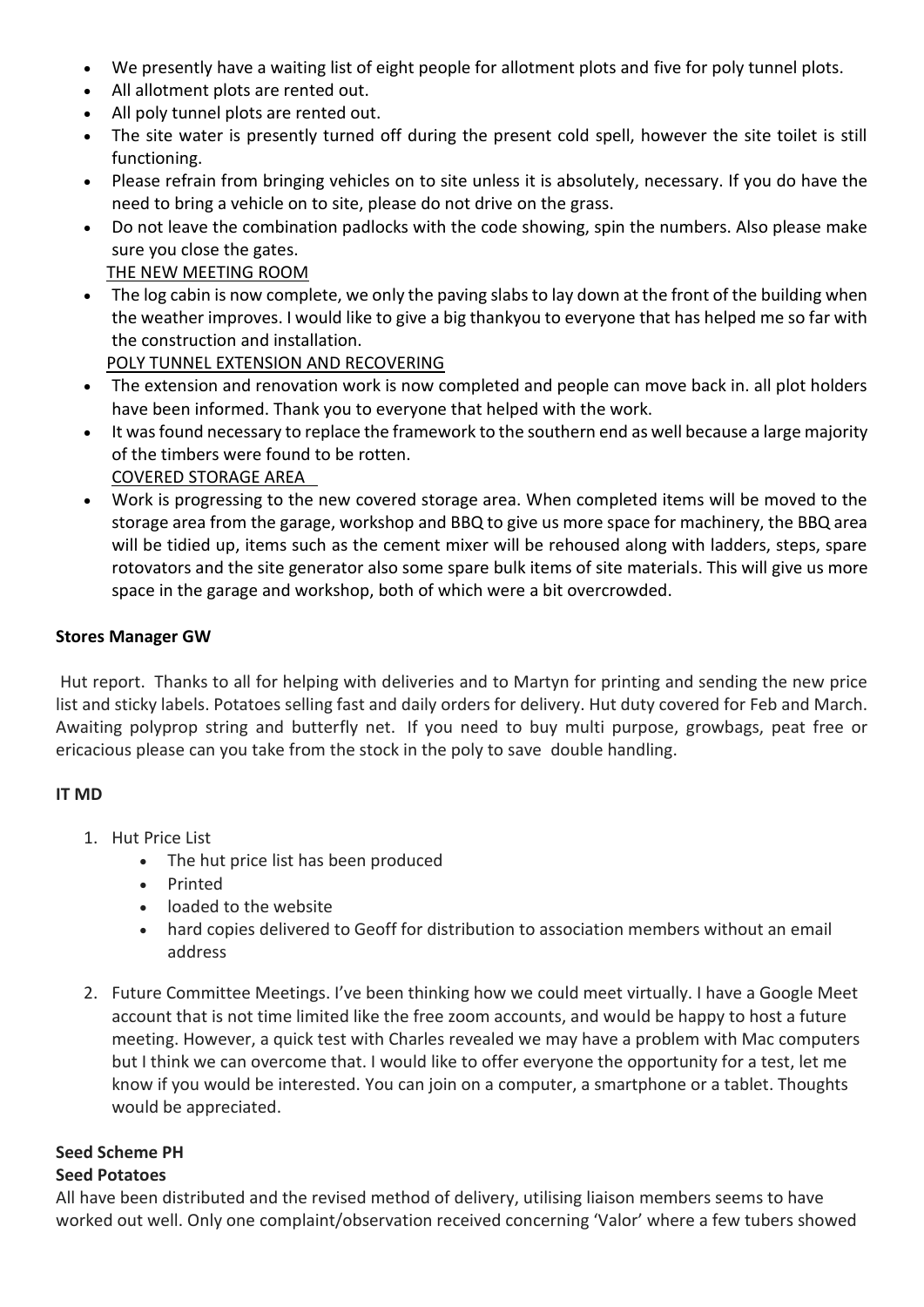signs of some disease. This has been resolved and as only 3 customers requested Valor I don't expect this to be an issue.

### **Seeds**

Around £170 worth of seeds have been ordered via Kings since the last update (10 November 2020) and I am continuing to process orders where some items have, thus far, been unavailable. While Kings have stated other, replacement, stock will be available by the end of January, I expect to deal with a few refunds on unavailable items later on. Kings are currently extremely busy and online ordering via the Website has been suspended once again.

Any queries, please let me know.

#### **General Secretary PB**

We have received the receipt for the NASLG subscription for 2021 – Geoff, I'll forward it to you - and will pay the RHS sub by direct debit on 1<sup>st</sup> Feb. We have renewed our insurance for 2021 and have received the receipt and all documents.

Thank you to members who have sent me their reports for the AGM. Please could I have the others, exec members, Martyn, Wendy, and Phil by the end of Feb. If we are not able to hold the AGM, I will still need the reports to put on the website. We will have to see what the regulations for meetings are nearer the time, 25<sup>th</sup> April, and also the Work-in.

The next Man Com meeting will be 28<sup>th</sup> April whether it will be electronic or in the flesh (so to speak). Before that we need to discuss the risk assessments with regard to calculating the level of risk and dates of completion for the tasks. This can be done at the March General Meeting or the April Exec.

Circulate : General Committee, SA Baker.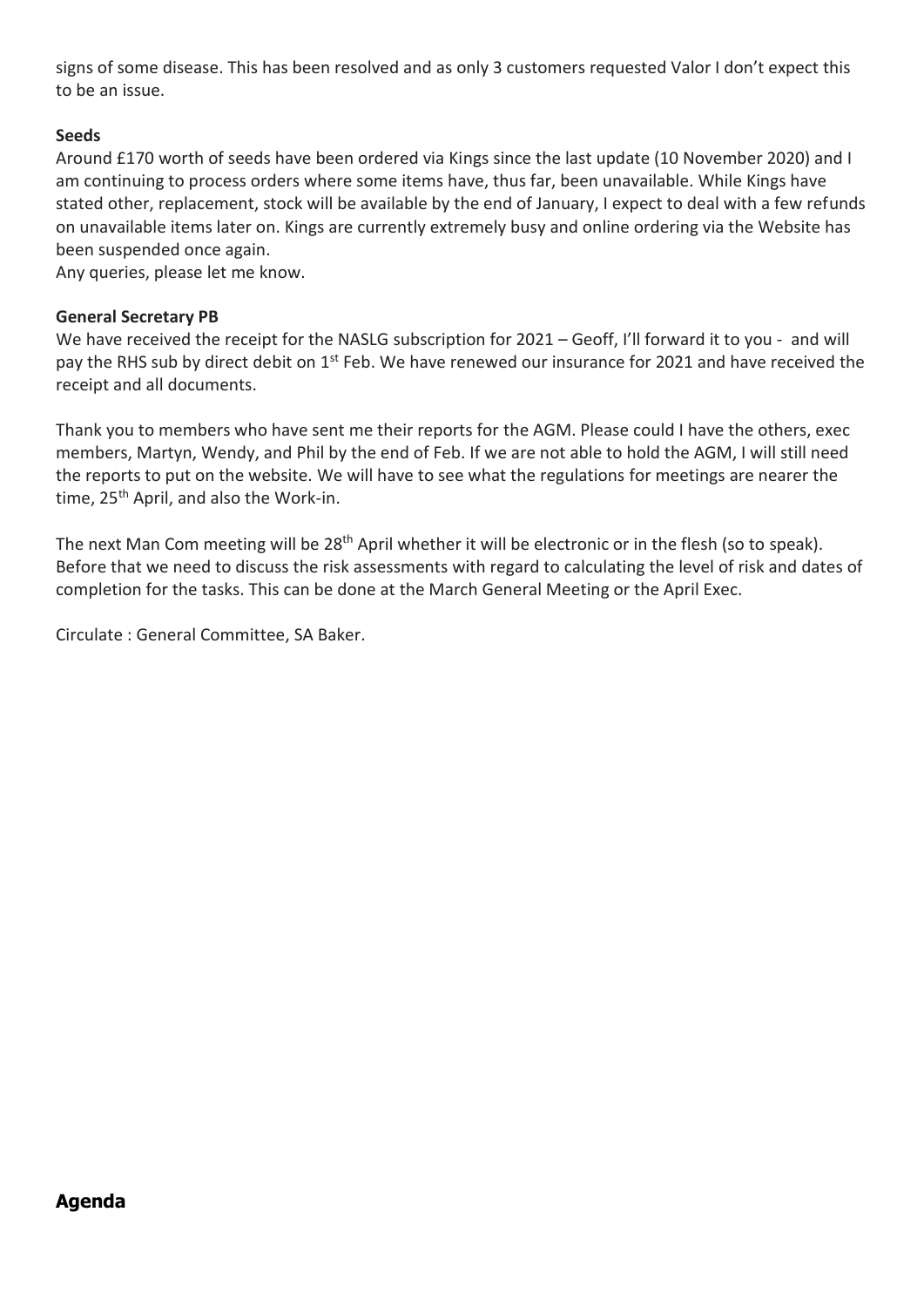### **Minutes of General Committee Meeting 21st Sept 2020.**

CH agenda item: 1 Minutes 21st September.

It was agreed that we should mount and frame the RHS Banksian and put it up in the new meeting room. If you let me have the medal I can do this. Also, we need a narrative with memories of the lockdown, contributes would be gratefully received so that I can make a precis of them. Has anyone approached Nelson Potter regarding obtaining a discount for members of the Association?

### **Minutes of Exec meeting 12th October 2020**

CH agenda item 2 Minutes 12th October I have written a thank you letter to Eddie Cox re donation from Garden Club.

### **Treasurer – GC, budget for 2021/22,**

Re your email,the figures I usually report are as follows-Grand Total cash £22356.78,Current total Available Cash £17245.28,Rotovator fund £735.97,SiteMaintenance £636.76 debit against a budget of £1268 debit. I am attaching a copy of the Budget we discussed at our last Executive meeting and subsequently agreed at our last Management Committee meeting. With regards to Membership figures and the new MIG21 collection system,I sent out 331 emails/letters in September and about 95% of members have been in touch.I will be chasing the recalcitrant ones again soon ! So far this membership year we have had 14 resignations and 9 new members.2021 calendar looks OK.

### **Chairman – CH, ManCom meeting 21st October, plot rentals, Meeting Room**

agenda item 4 Chairmans report.

The Mancom meeting was held on 21st October unfortunately due to a technical hitch Zoom would not work on my computer so the meeting went ahead without me. Julie has issued the minutes. I have prepared a proposal for the PC regarding an increase in plot rentals. (Philippa please circulate the proposal, also if you can "polish up" the letter that you will send out you could circulate that as well to the committee if you wish)

Item 05.20 of the man com minutes will be raised at the next meeting as contrary to what was said at the meeting I had sent the PC a full proposal regarding the work to be done on the poly tunnel and had had a full acceptance back from the PC.

Congratulation to all the workers who built the meeting room - log cabin. It is absolutely fabulous! Still work to do but Dennis continues to beaver away. Many thanks to Dennis and his team.

More congratulation are also necessary for a wonderful result in the orders for the seed and potato scheme. Phil sent me a summary spreadsheet (thanks to Martyn for producing this spreadsheet programme) showing orders worth over xxxx - well I will let Phil inform you. Many thanks to Phil.

### **Reports from**

## **Site Manager – DS, Meeting Room, polytunnel**

## SITE MANAGERS REPORT. 16/11/2020

#### THE SITE.

- We presently have a waiting list of eight people for allotment plots.
- Allotment plot 31A is now rented out to Audrey Pittock.
- New allotment plot 65B is now rented out to Michael Johnson.
- David Fisher is moving from allotment plot 53A to 52B at the end of the year.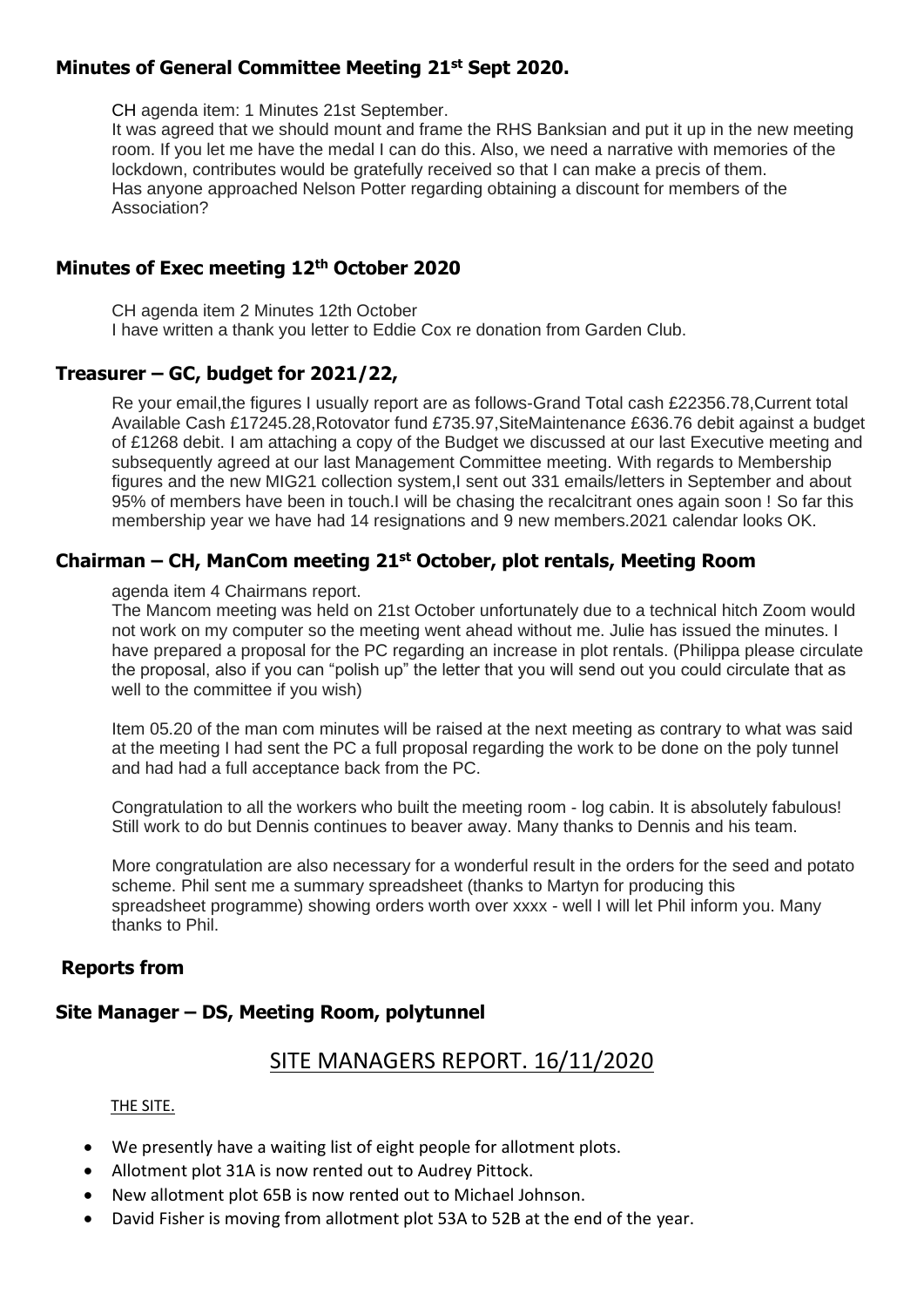- John Turner is moving from poly tunnel plot 2 to 19.
- Ian Allcock wants to change poly tunnel plots.
- Allotment plots 62A and 63A have now been fully taken over by Debbi Barnes (Bill Stevenitt's expartner) as Bill has left the area.
- I have had two enquires from people outside the parish for plots but had to turn them down.
- Allotment plot 3B has been vacated and will be rented out soon.
- Allotment plot 53A will be available for re-rental at the end of the year.
- There is a possibility of another poly tunnel plot becoming available.
- THE NEW MEETING ROOM
- The log cabin was delivered to site on Thursday the 22<sup>nd</sup> October at 8.30am. The main structure went up on Friday the 30<sup>th</sup> October and the roof covering on Saturday morning. The external and internal painting has now been completed along with guttering, doors, damp course & flooring. The electrical installation has been started, the tea point units along with the work top & sink have arrived, the vinyl floor covering has been ordered, the paving slabs on the patio have still to be laid. Work is generally progressing well. I would like to give a big thankyou to everyone that has helped so far with the construction and installation. WORK-IN
- The 'work-in' on the 18<sup>th</sup> October went very well with 26 attending. Since then Steve Talmage has built the 'Fire ash compound' and has been added to the list, Steve Durrant was also added for his work to the log cabin. More may follow. POLY TUNNEL EXTENSION AND RECOVERING
- The extension work to the poly tunnel was carried out by Trevor Garwood, Roy French & DS on Thursday the 22<sup>nd</sup> October and Tuesday the 27<sup>th</sup> October. Plot holders have nearly finished clearing out their possessions, a reminder letter might have to be sent out to one or two people.
- As we have extended the poly tunnel, we need to re-number from number 13 to 26 onwards.
- SITE MAINTENANCE
- A new lock mechanism was fitted to the meter cupboard door.
- A drain grid was broken in the car park, I ordered two, so we now have a spare. The broken grid has now been replaced.
- The two owl boxes have now been taken down.
- Work is progressing to the new covered storage area. When complete items will be moved to the storage area from the garage to give us more space for machinery, the BBQ area will be tidied up, items such as the cement mixer will be rehoused along with ladders, steps and the site generator.
- ZOOM MEETING WITH THE PARISH COUNCIL.
- The PC said we never had planning consent for the extension to poly tunnel however they will give us retrospective planning consent. They want named operators for site equipment such as lawn mowers and cultivators with a logbook showing who have used the equipment. The PC mentioned a possible problem with people falling ill on site and not being able to contact anyone and that the allotment agreement should be altered or reworded so that allotmenteers were made aware that they were responsible for their own safety whilst on site and that they should organize a possible phone number to call in emergency. They want risk assessments looked at as well. DRS.

## **Stores Manager – GW**

The Hut is Closed. Final sales figure is an amazing £22,276.00. Profit £2,393.60. Thank you all for all your hard work. Thank you Charles for carrying out the stock take. Thanks to all who have helped with the deliveries over the year.

The lockdown delivery service will run until we open in February. I have prepared an order based on this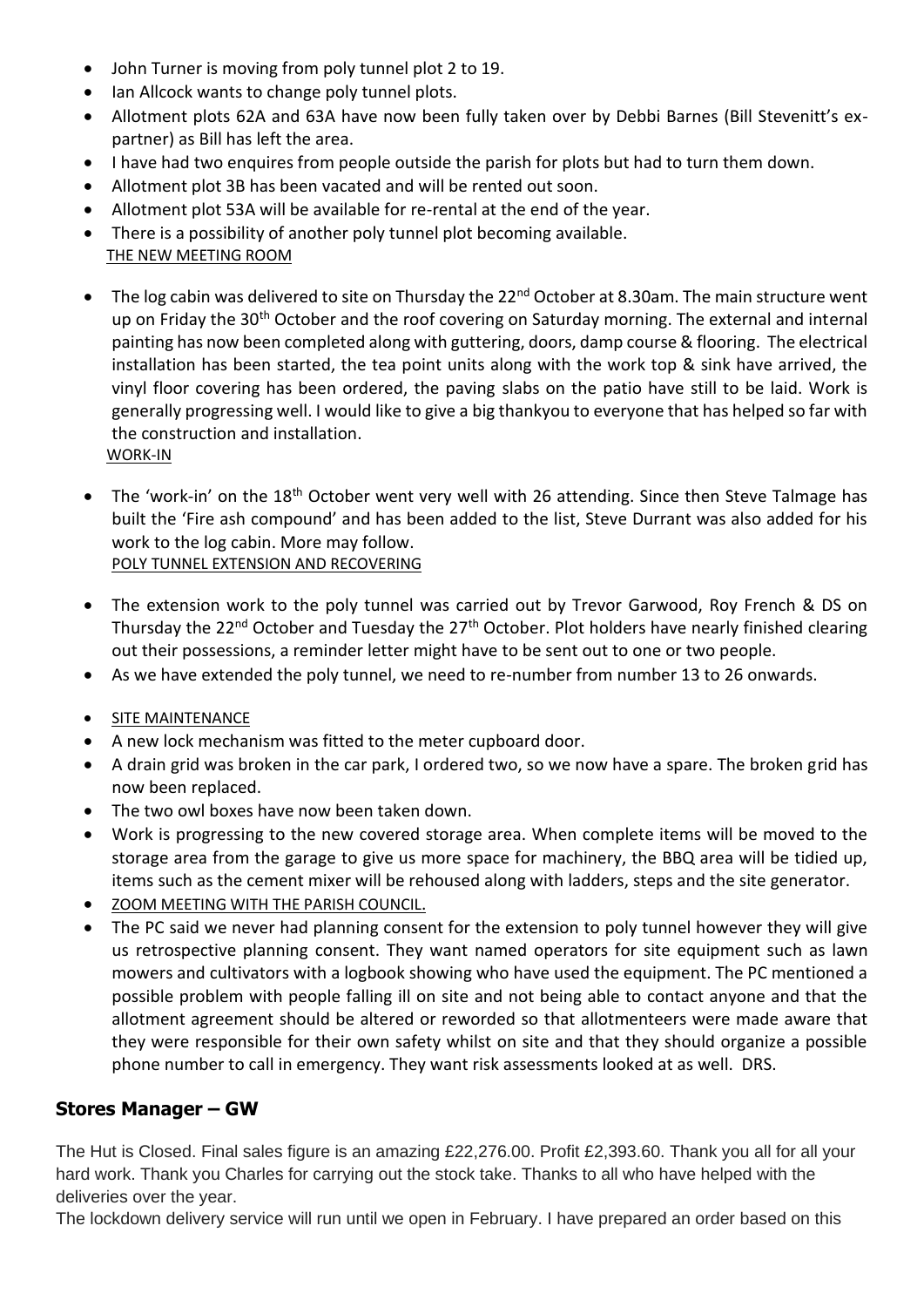years sales. The smaller items will be delivered before Christmas. I understand that there will be a shortage of compost as the new year rolls out so have earmarked our expected requirements. When we open in February we may well need to open for 3 hrs. to maintain social distancing. Again this may require us to plan and organise cover on an on-going weekly basis & continue home deliveries.

## **IT-MD**

Nothing to report as it's been very quiet recently

### **Seed Scheme – PH**

Perhaps because of Covid19 and successive lockdowns, 2020 will probably be a record year for both seed and potato orders, as evidenced by the following, with comparisons to last year:

Potato orders *(orders now closed for 2020)*

|      | Bags ordered | Value ordered | Commission |
|------|--------------|---------------|------------|
| 2020 | 218          | £784.50       | £228.75    |
| 2019 | 181          | £644.70       | £181.34    |

Seed orders *(up to 10 November 2020)*

|      | No. of people | Value ordered | Commission |
|------|---------------|---------------|------------|
|      |               |               |            |
| 2020 | 92            | £4,192.35     | ?*         |
| 2019 | 75            | £2,780.98     | £468.27    |

*\*Commission is based on seeds ordered only (excluding all sundries, delivery charges etc.) and will only be known in Spring 2021.*

Because of Covid19 I intend to organise the **seed potato** sorting/delivery differently this year as follows:

1. The delivery is currently expected in late December 2020. (ACTION: GW to advise PH of actual date as communication is usually direct with GW)

2. We will need a decent space in the second poly tunnel to sort the spuds before delivery (ACTION: GW and PH to help clear in mid December)

3. Jenny and I will sort the bulk order into individual member orders (ACTION: PH/JH)

4. Orders will be further sorted (by PH/JH) into liaison areas so that liaison distributers can help with delivery in late December/early January (ACTION: PH to check current areas with GC)